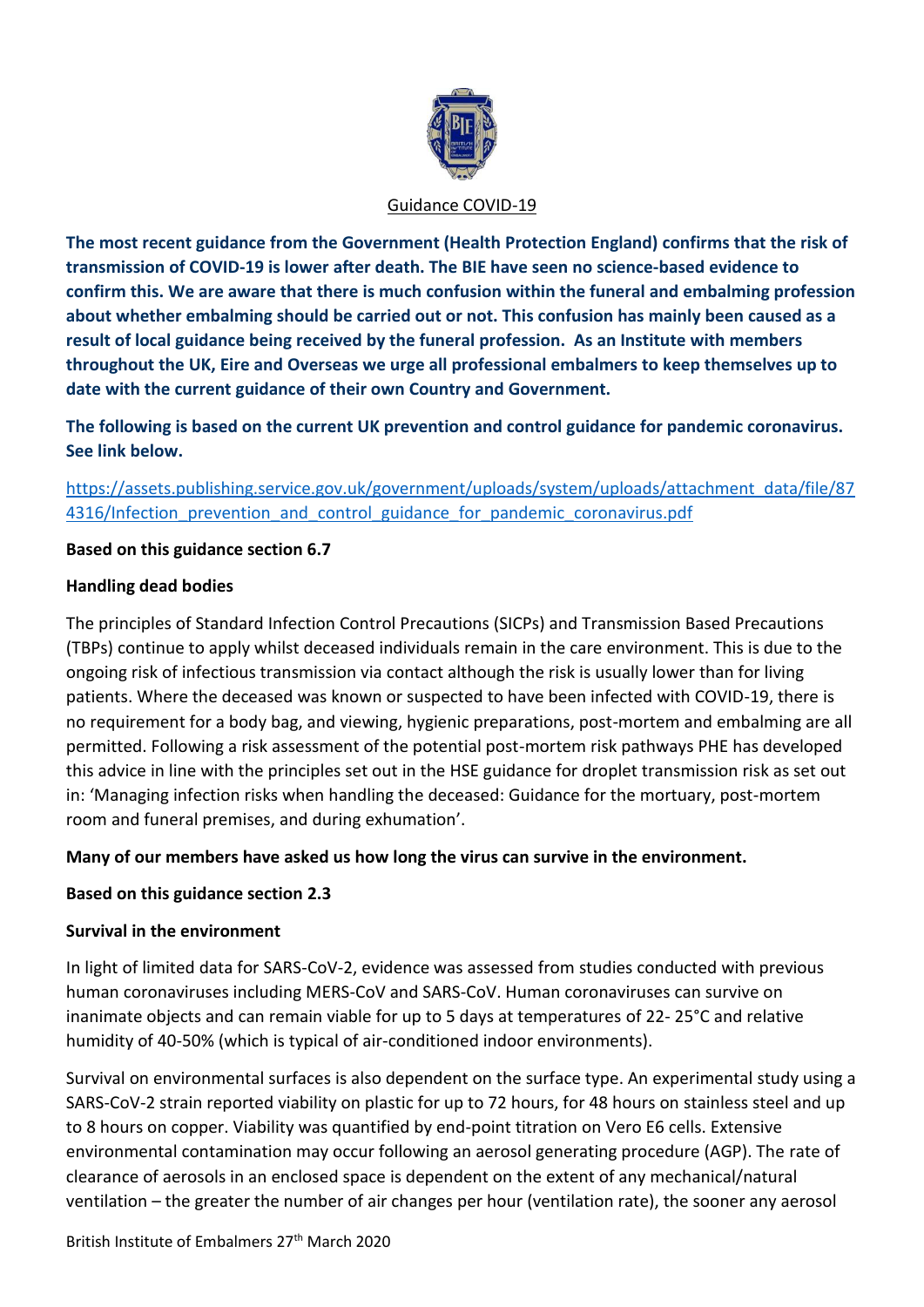will be cleared. The time required for clearance of aerosols, and thus the time after which the room can be entered without a filtering face piece (class 3) (FFP3) respirator, can be determined by the number of air changes per hour (ACH) as outlined in WHO guidance; in general wards and single rooms there should be a minimum of 6 air changes per hour, in negative-pressure isolation rooms there should be a minimum of 12 air changes per hour. Where feasible, environmental decontamination should be performed when it is considered appropriate to enter the room/area without an FFP3 respirator. A single air change is estimated to remove 63% of airborne contaminants, after 5 air changes less than 1% of airborne contamination is thought to remain. A minimum of 20 minutes i.e. 2 air changes, in hospital settings where the majority of these procedures occur is considered pragmatic.

# **What does this mean for embalmers?**

We are aware that some Funeral businesses, both corporate and private, have decided not to embalm Covid-19 or suspected Covid-19 cases. These decisions would not have been made lightly, and it is your responsibility as an embalmer to follow the policies adopted within your company.

Should the decision be made to embalm it is important that, as with any embalming, the embalmer completes a risk assessment.

### This risk assessment should take into consideration:

### **The Embalming Theatre.**

Is it fit for purpose?

Is there suitable Local Exhaust Ventilation (LEV)?

Does it meet all current safety standards?

#### **Safety**

Is there suitable PPE to allow the embalmer to complete the task of embalming safely?

Wherever possible there should be a 2<sup>nd</sup> qualified embalmer present during the embalming to monitor the safety, who should not partake in the embalming process.

#### **The Deceased**

As with any embalming, all deceased should be considered as potentially infectious.

## **The Embalmer**

It is important that the embalmer feels confident and competent to deal with the risks involved in embalming a case with COVID-19.

The BIE does not support any unqualified embalmer embalming a COVID-19 case.

## **Things to consider when embalming a COVID-19 case**

Once you are satisfied that the Embalming theatre meets all requirements and you have available all necessary PPE as mentioned in PPE guidance, including Double Gloves, you should consider the following. :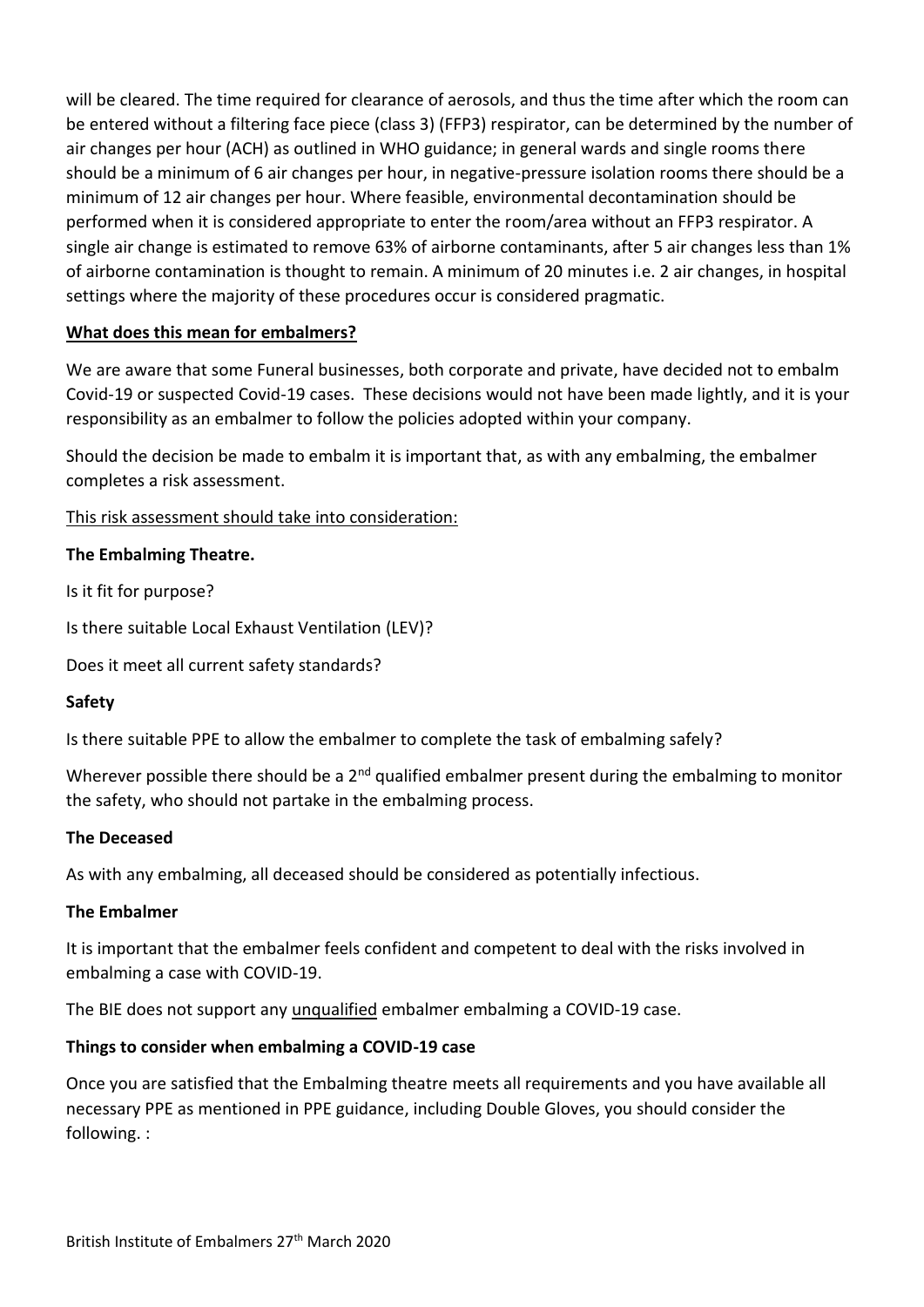- 1. If you have only 1 COVID-19 case to embalm, consider making it the last case of the day. This will allow you the opportunity to completely clean and decontaminate the theatre on completion of the embalming without interfering with your daily workload.
- 2. Clear the embalming theatre of all unnecessary equipment making it easier to clean and decontaminate the theatre after the case is completed.
- 3. Ensure that you have all the necessary embalming fluid to allow you to complete the case.
- 4. Ensure that you have all the necessary equipment and instruments you need to complete the case.
- 5. Ensure all sharps are separated from your other instruments.
- 6. Ensure that all aspiration jars have disinfectant in them ready for use.
- 7. If the deceased is in a body bag, spray the body bag with disinfectant before opening. If the zip goes around 3 sides then unzip the body bag and roll it in on itself and place on the table alongside the deceased. If a central zip, unzip the bag and cut from the zip to the side of the bag top and bottom and roll each side in on itself and place on the table alongside the deceased. If the deceased's face is not covered then soak a cloth with suitable disinfectant and place it over the face. If there is a cover on the face it is suggested that you still soak a cloth with suitable disinfectant to replace this cover. The deceased, and any clothing they are wearing, should be sprayed with a disinfectant solution.
- 8. If the deceased is wearing clothes, these should be sprayed with disinfectant solution before being cut off, taking care to move the deceased as little as possible, leaving clothing in situ at this stage.
- 9. Whilst this may not be normal practice it is better to leave the deceased in the body bag during the embalming process to minimise potential aerosol risk.
- 10. You may wish to consider doing waterless embalming or if not, it is recommended that you use a high index arterial fluid, injecting at 5-6% strength.
- 11. You may wish to consider soaking cotton wool in a suitable disinfectant and placing it in the oral cavity prior to cleaning the deceased.
- 12. When using a high index formaldehyde-based fluid you may wish to consider setting the features before commencing injection, as tissue fixation may take effect rapidly, making it difficult to set features after completion.
- 13. On disinfecting the deceased, movement should be kept to a minimum.
- 14. You may wish to consider using Restricted Cervical Injection and vein drainage from the right Internal Jugular Vein.
- 15. If this is your chosen method for injection, you may wish to minimise the risk of aerosol by passing a ligature around the trachea and tying it off.
- 16. Consider using low pressure and low flow rate as this may minimise the risk of purge.
- 17. It is imperative that enough fluid is injected to fully saturate the tissues.
- 18. If you can leave the case overnight, before aspiration, this could be beneficial but it is appreciated that not every embalmer will be able to facilitate this method. If this is your intended method all incisions should be sutured on completion of arterial injection.
- 19. The risk of generating aerosols is greater during the aspiration phase of embalming. To minimise this risk consider placing a disinfectant covered cloth over the trocar incision during aspiration.
- 20. When withdrawing the trocar, cover the sharp end of the trocar and the holes in the shaft with a disinfected cloth, before placing it in disinfectant solution and whilst maintaining suction to ensure the trocar is cleaned of any aspirated material.